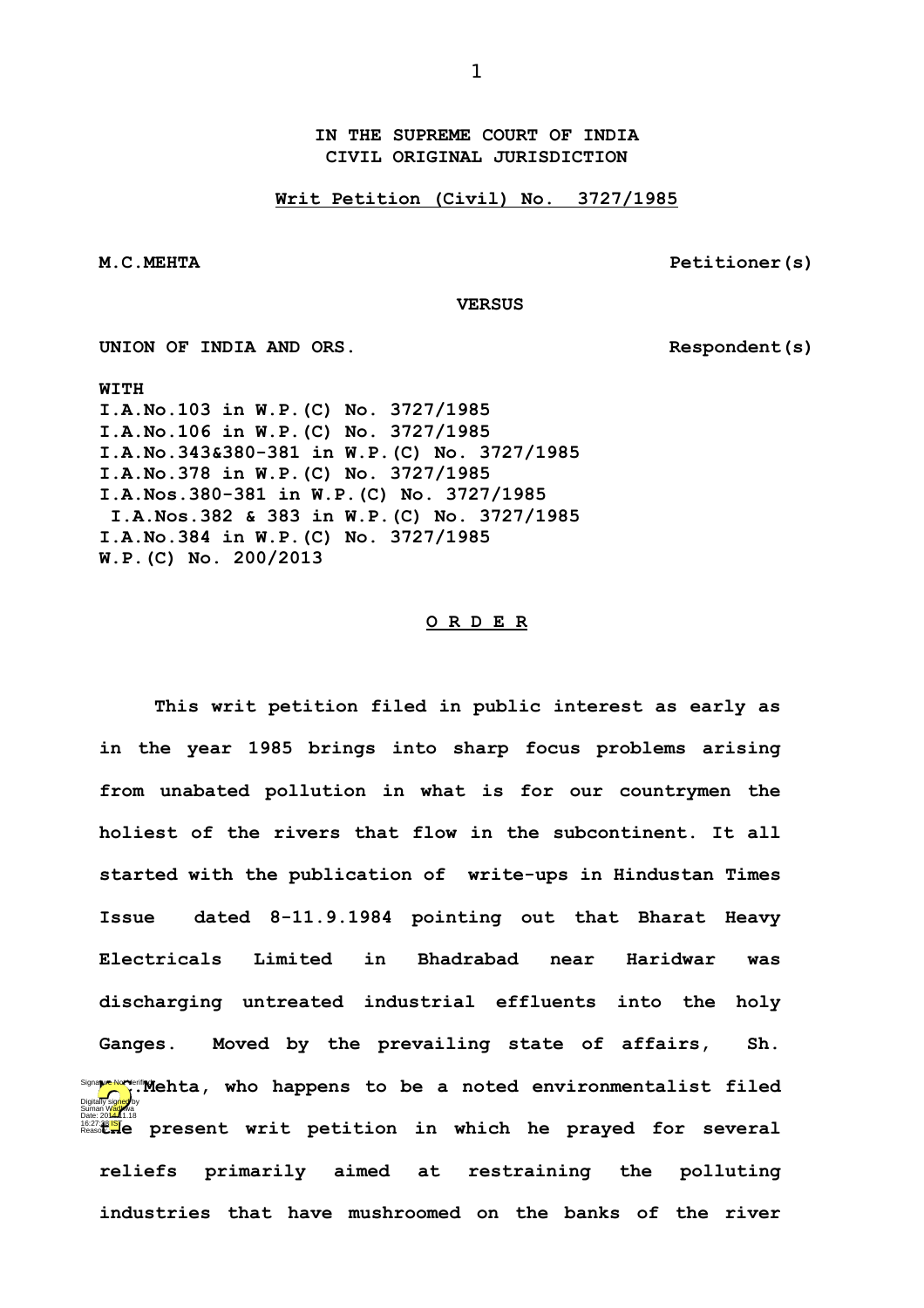**from polluting the holy river Ganga.**

**This Court has over the past thirty years or so passed a series of orders to which we need not refer except a few that are specially notable. The first of these orders was passed as early as on 9.9.1985 by which this Court issued notices to all the industries situated in the urban areas on the banks of river Ganga to stop discharging effluents from their factories without treating the same properly in accordance with the standards prescribed by the Central Pollution Control Board. General notices were pursuant to the said direction issued and published in various newspapers in response whereto some of the industries filed affidavits while others did not even choose to appear. By another order dated 10.12.1991 this Court directed compliance with the earlier directions and closure of such of the industries as failed to do the needful.**

**The third significant order to which we must refer at this stage is an order dated 22.9.1987 reported in (1987) 4 SCC 463 whereby this Court directed closure of as many as 20 tanneries working on the banks of Ganga and discharging effluents into the river. The relevant passages from the said order read:**

**"14...It is unfortunate that a number of tanneries at Jajmau even though they are aware**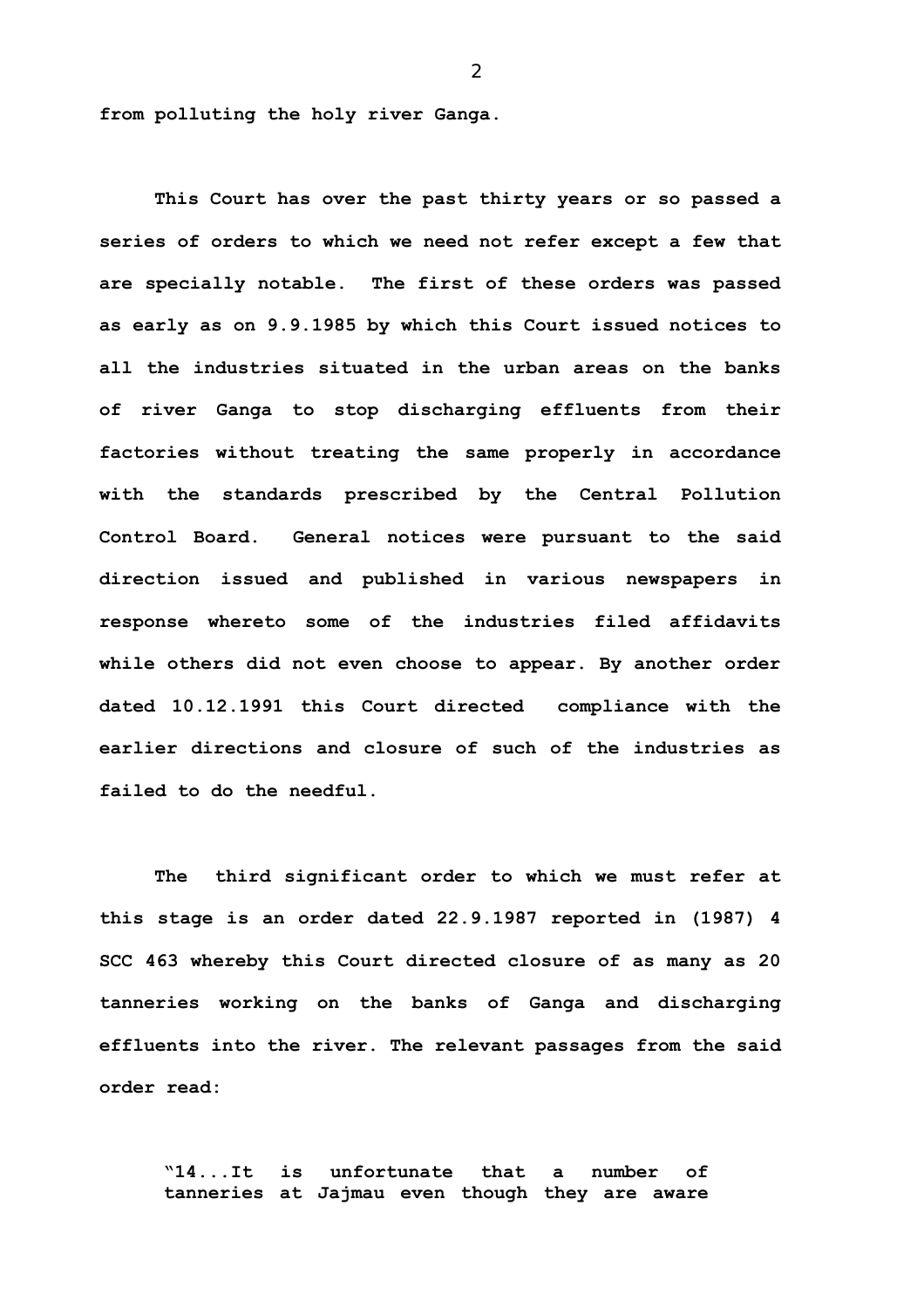**of these proceedings have not cared even to enter appearance in this Court to express their willingness to take appropriate steps to establish the pretreatment plants. So far as they are concerned an order directing them to stop working their tanneries should be passed. We accordingly direct M/s. Delight Tannery (respondent 14), M/s. Hindustan Tannery (respondent 15), M/s. Primer Allarmin Tannery (respondent 33), M/s. Mahaboob Tannery (respondent 37), M/s. Popular Tannery (respondent 38), M/s. Standard Tannery (respondent 39), M/s. Vikash Tarmery (respondent 40), M/s. New Golden Tannery (respondent 41), M/s. D.D. Tannery (respondent 42), M/s. Himalaya Tannery (respondent 44), M/s. Commercial Industry (respondent 45), M/s. Madina Tannery (respondent 46), M/s. Kanpur Tannery (respondent 48), M/s. New Jab Tannery (respondent 49), M/s. Famous Tannery (respondent 50), M/s. Glaxy Tannery (respondent 53), M/s. Bengal Tannery (respondent 56), M/s. Chhangal Tannery (respondent 59), M/s.Nadari Tannery (respondent 63), M/s. Jajmau Tanners (respondent 65), M/s. International Tanning Industry (respondent 66), M/s. Poorwanchal Tanning Industry (respondent 70), M/s. Navratan Tanning (respondent 71), M/s. Haroou Tannery (respondent 73), M/s. Himalaya Tanners (respondent 76), M/s. R.A. Traders (respondent 79, M/s. Alam Tannery (respondent 83), M/s. G.T. Tannery (respondent 84), and M/s. Awadh Tannery (respondent 86) to stop the running of their tanneries and also not to let out trade effluents from their tanneries either directly or indirectly into the river Ganga without subjecting the trade effluents to a pretreatment process by setting up primary treatment plants as approved by the State Board (respondent 8) with effect from October 1, 1987.**

**15. M/s. Indian Tanning Industry (respondent 30), the U.P. Tannery (respondent 19), M/s. Zaz Tannery (respondent 28), M/s. Super Tannery India Ltd. (respondent 21), M/s. Shewan Tannery (respondent 20), M/s. Pioneer Tannery (respondent 23), and M/s. M.K.J. Corporation (respondent 89) who have already put up the primary treatment plants may continue to carry on production in their factories subject to the condition that they should continue to keep the primary treatment plants established by them in sound working order.**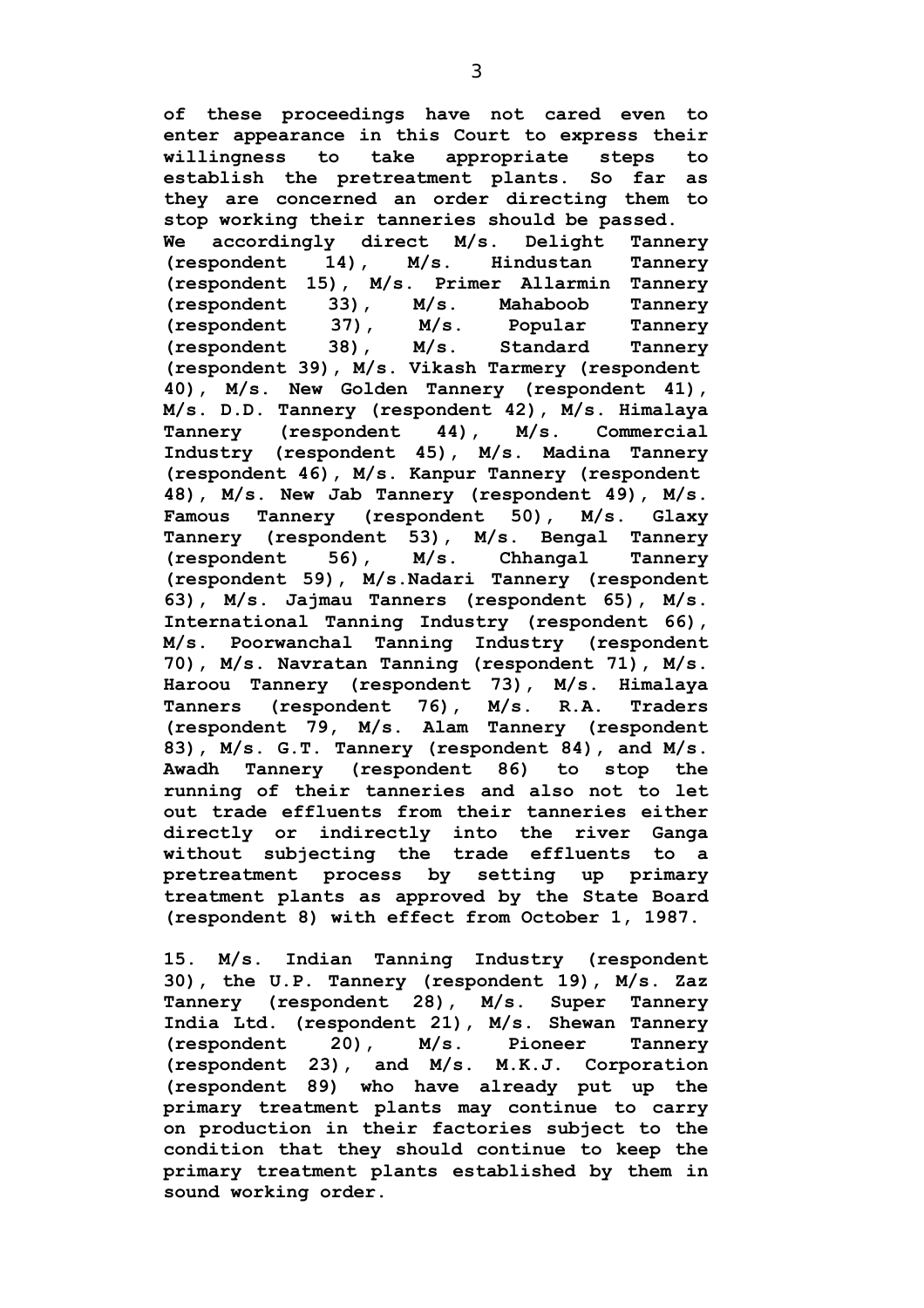**16. Shri S.K. Dholakia, learned counsel for the other tanneries who are members of the Hindustan Chambers of Commerce and the other tanneries who have entered appearance through Shri Mukul Mudgal submits that they will establish primary treatment plants within six months and he further submits that in the event of their not completing the construction of the primary treatment plants as approved by the State Board (respondent 8) and bringing them into operation within the period of six months the said tanneries will stop carrying on their business. We record the statement made by the learned counsel and grant them time till 31.3.1988 to set up the primary treatment plants. If 300 any of these tanneries does not set up a primary treatment plant within 31.3.1988 it is directed to stop its business with effect from April 1, 1988.** 

**17. We issue a direction to the Central Government, the Uttar Pradesh Board, established under the provisions of the Water (Prevention and Control of Pollution) Act, 1974 and the District Magistrate, Kanpur to enforce our order faithfully. Copies of this order shall be cent to them for information."**

**What is important is that this Court upon consideration of several reports including scientific studies recorded a specific finding to the effect that industrial pollutants were ten times more noxious then domestic waste no matter the latter is also one of the causes for the pollution of the river. The above directions were soon followed by a further order dated 12.1.1988 reported in (1988) 1 SCC 471, by which this Court while reiterating the earlier directions ordered the municipalities concerned to set up Sewage Treatment Plants to ensure that untreated domestic sewage does not enter the river to pollute the waters. This Court observed:**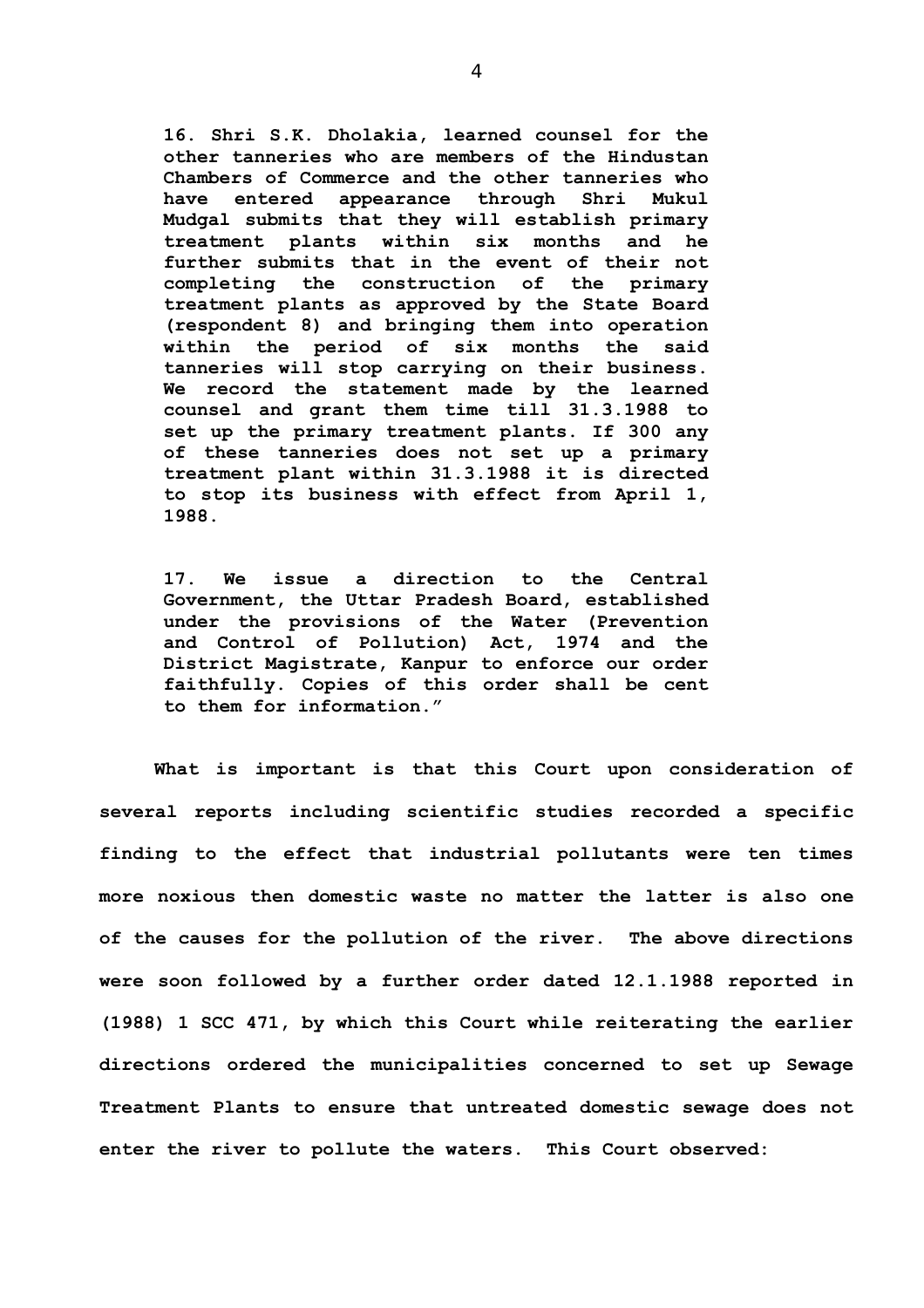**"It is no doubt true that the construction of certain works has been undertaken under the Ganga Action Plan at Kanpur in order to improve the sewerage system and to prevent pollution of the water in the river Ganga. But as we see from the affidavit filed on behalf of the authorities concerned in this case the works are going on at a snail's pace. We find from the affidavits filed on behalf of the Kanpur Nagar Mahapalika that certain target dates have been fixed for the completion of the works already undertaken. We expect the authorities concerned to complete those works within the target dates mentioned in the counter-affidavit and not to delay the completion of the works beyond those dates. It is, however, noticed that the Kanpur Nagar Mahapalika has not yet submitted its proposals for sewage treatment works to the State Board constituted under the Water Act. The Kanpur Nagar Mahapalika should submit its proposals to the State Board within six months from today."** 

**This Court also directed that applications for grant of licences to establish new industries shall be refused unless adequate provisions are made for the treatment of trade effluents flowing out of the factories and that immediate action should be taken against industries found responsible for polluting the river.** 

**By yet another order dated 4.8.1992 this Court directed the State Pollution Control Boards of the three States through which the river passes to identify the industries discharging effluents in Ganga and to submit a report. Similarly, by order dated 23 July, 1993 various categories of industries were identified some of which were directed to be shut down while time was allowed to others to comply with the directions to take anti pollution measures.**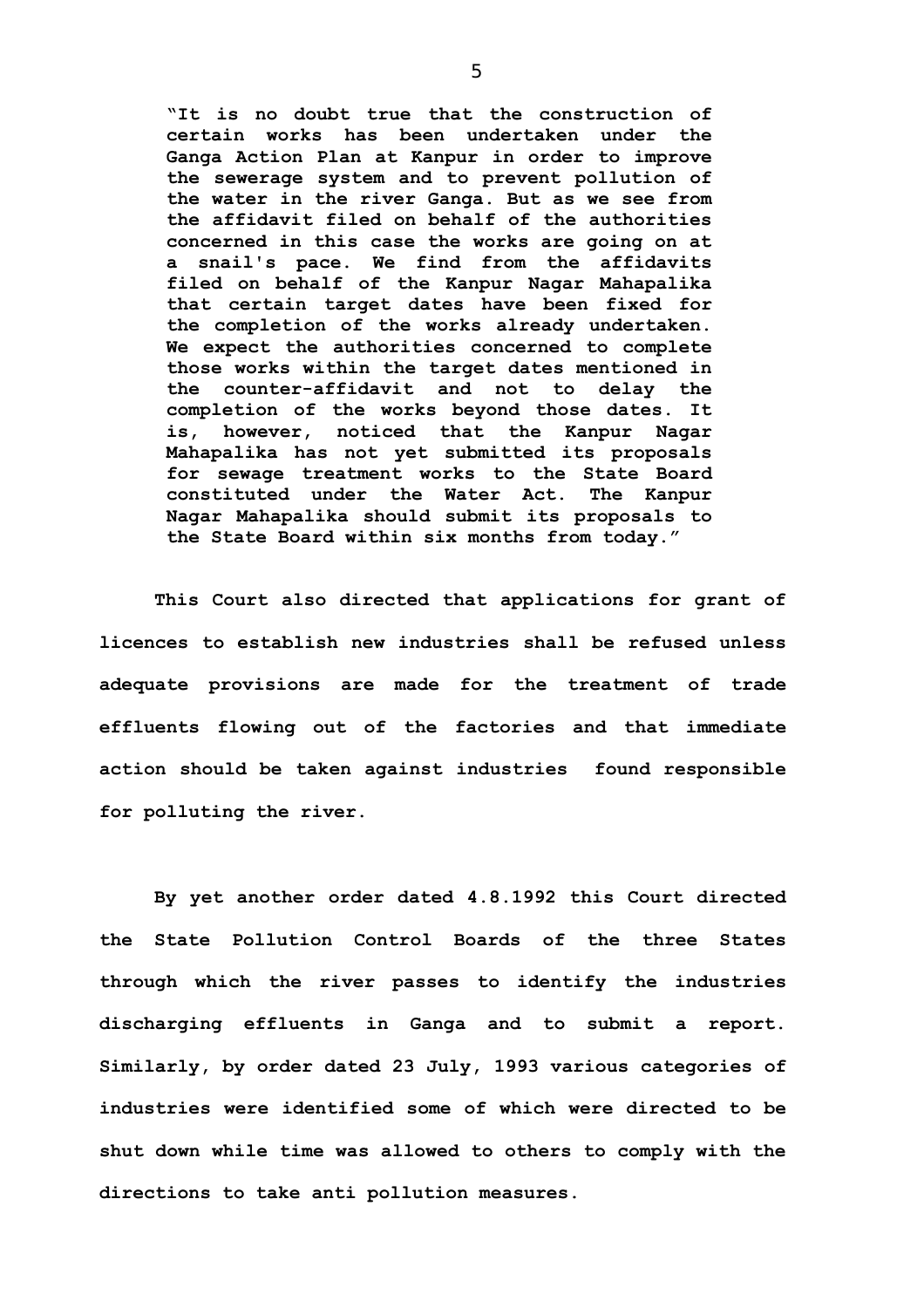**By an order dated 17.9.1993 the Central Government was directed to file an affidavit as to the work being done on the Ganga river project. An affidavit pursuant to that direction was filed on behalf of the Government by one Mr. Bhag Singh, Deputy Secretary, Ganga Project Directorate, Ministry of Environment and Forests, New Delhi, in which the Government identified as many as 68 grossly polluting Industrial Units in the State of Uttar Pradesh, Bihar and West Bengal. The affidavit disclosed the norms adopted for describing grossly polluting units as under: (1) Those directly discharging more than 1 million litre per day(MLD) effluent in Ganga; (2) Those having toxic substances in their effluent; (3) Those having a BOD concentration of more than 100 mg per litre.**

**Several orders were passed, on several subsequent dates of hearing to which the matter was posted including an order passed on 1.11.1995 that dealt with the question of construction of Sewage Treatment Plants (STPs) and the amount of expenditure that was said to have been incurred while implementing the Ganga Cleaning Project no matter without much change in the status of the river as such. The order also referred to the report submitted by NEERI on 11.8.1984 pointing out the deficiencies in the ongoing effort to stop the pollution in the river. This Court also expressed the**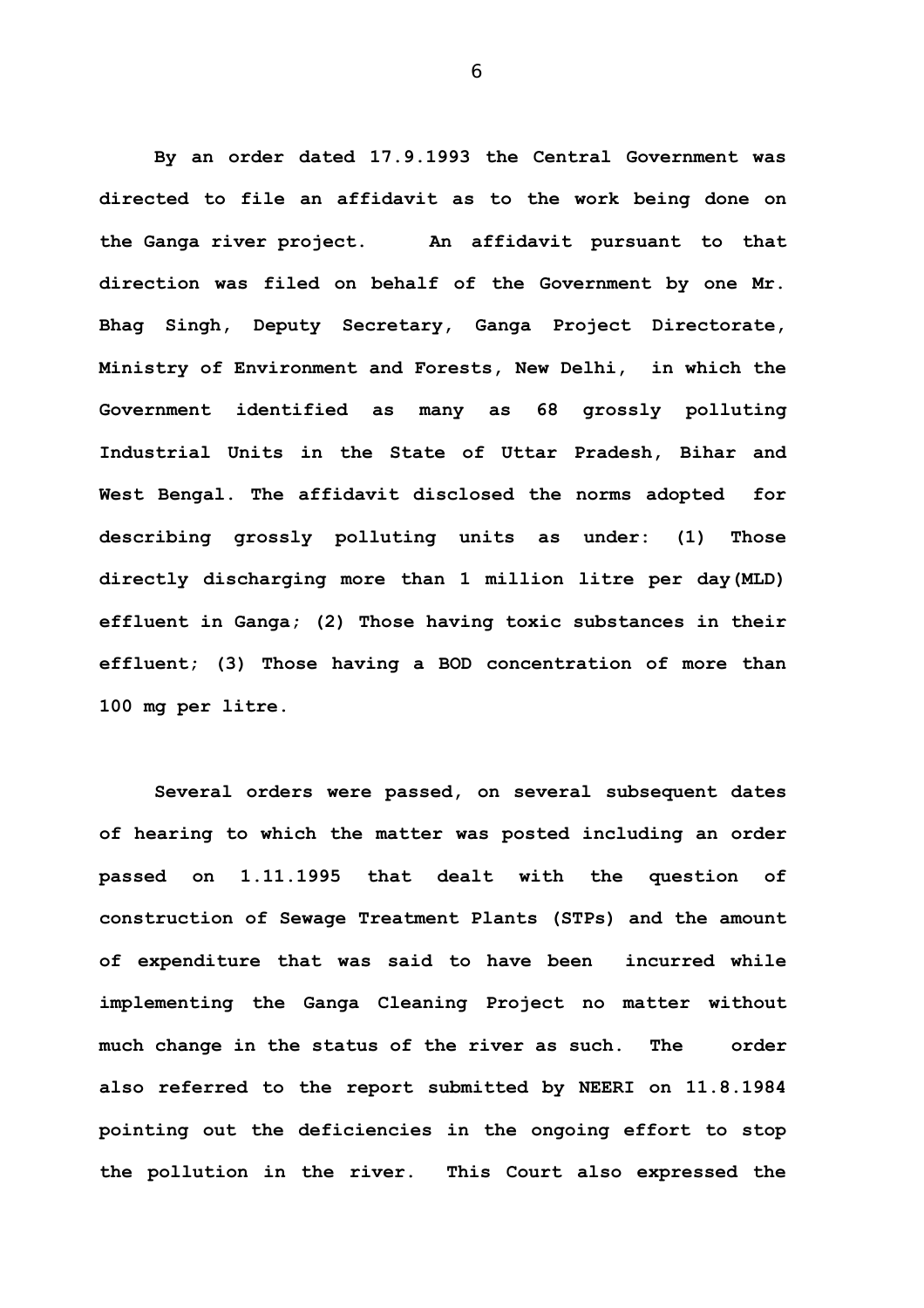**view that the only way to save the river from pollution was to entrust the responsibility of keeping it pollution free solely to the National River Conservation Directorate.**

**In its order dated 10.10.2006 this Court took note of a report submitted by the Comptroller and Auditor General of India as to the expenditure incurred on Ganga Action Plan for the year ending March, 2000. The Court noted that the Comptroller and Auditor General had reported in the highlights that the Ministry had discontinued the water quality monitoring a key component for technical assessment of the success of the plan since September 1999, reportedly due to constraints of funds. The report went on to state that collateral findings reveal further deterioration of water quality in all its parameters. It also noted that the Ministry did not take action on the recommendation of the Expert Committee for control of bacterial load. Regarding the industrial pollution, the Comptroller and Auditor General reported that only 45% of the grossly polluting industrial units had installed Effluent Treatment Plants, but 18% of those plants did not function properly or meet the technical standards. Such units discharged industrial effluent to the extent of 2667.16 mld into the river. It also noted that N.R.C.D. had no mechanism to see that the installed plants functioned satisfactorily.** 

**Regarding the financial aspects involved in the Clean**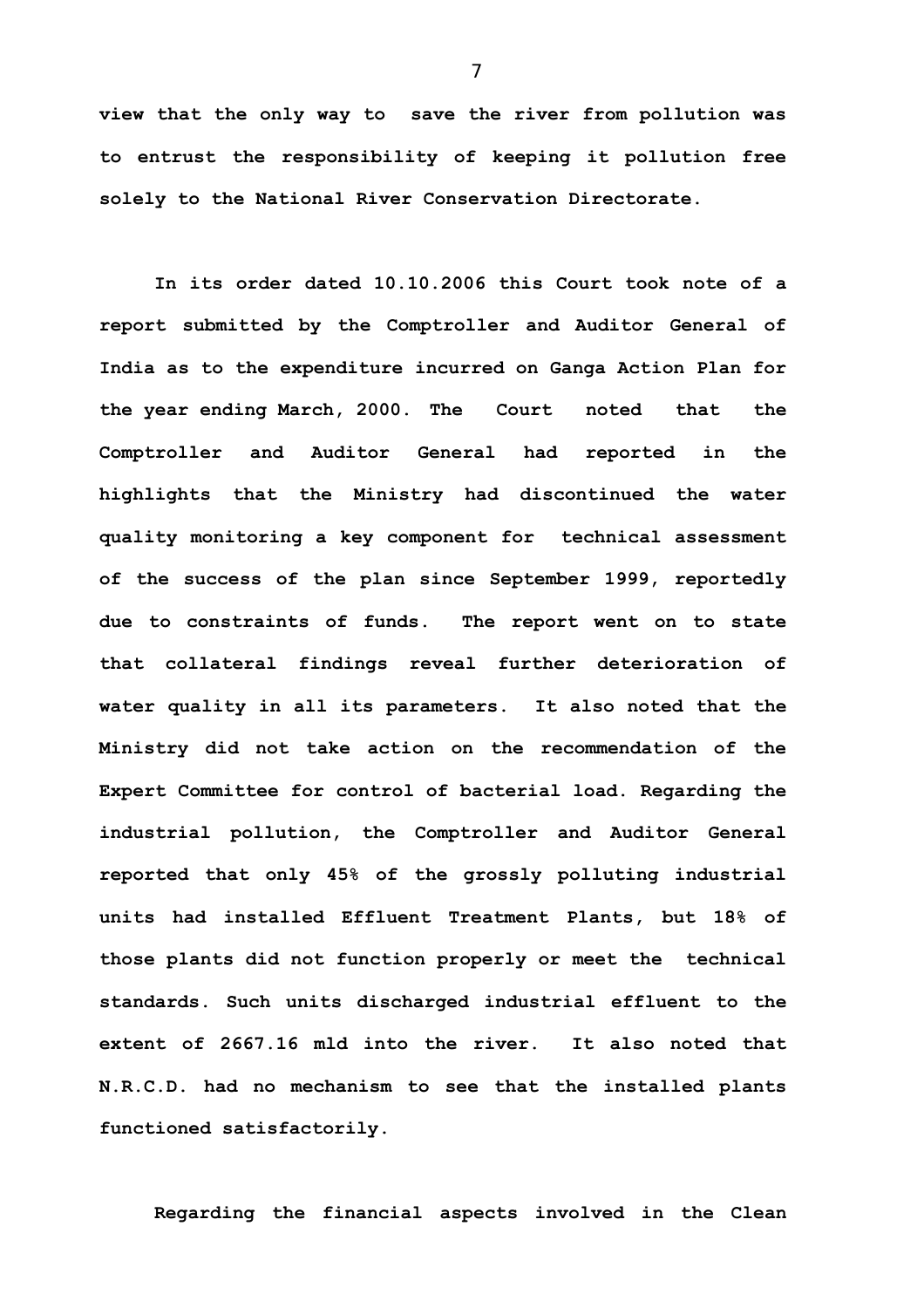**Ganga Campaign the Comptroller and Auditor General reported that an expenditure of 587.63 crores had been incurred by the implementing agencies. Audit test check in the States, however, found many instances of financial mismangement, such as funds diversion to unauthorized activities (Rs.36.07 crores), incorrect reporting (Rs.6.75 crores), parking of funds by BR.J.P. in its own personal account (Rs. 1.17 crores) and funds remaining unutilized with the implementing agencies (Rs. 72.62 crores), etc. The Comptroller and Auditor General was of the view that the monitoring of the plan was inadequate both at the Central and State levels. Based on the CAG report, this Court concluded that even though hundreds of crores of rupees have been spent with a view to improving the water quality, the result was that water quality had instead of improving deteriorated and the pollution level increased instead of it being controlled leave alone reduced. The Court also in connected writ petition No. 276 of 2003 took note of the pollution of the river at Varanasi and directed the State of Uttar Pradesh to file an affidavit stating the measures taken for controlling such pollution.**

**A series of orders have been passed by us on several occasions even after the year 2006. It is in our view unnecessary to refer to each one of those orders at this stage in view of the order that we now propose to pass. Suffice it to say that apart from 68 grossly polluting industrial units that were identified in the affidavit filed**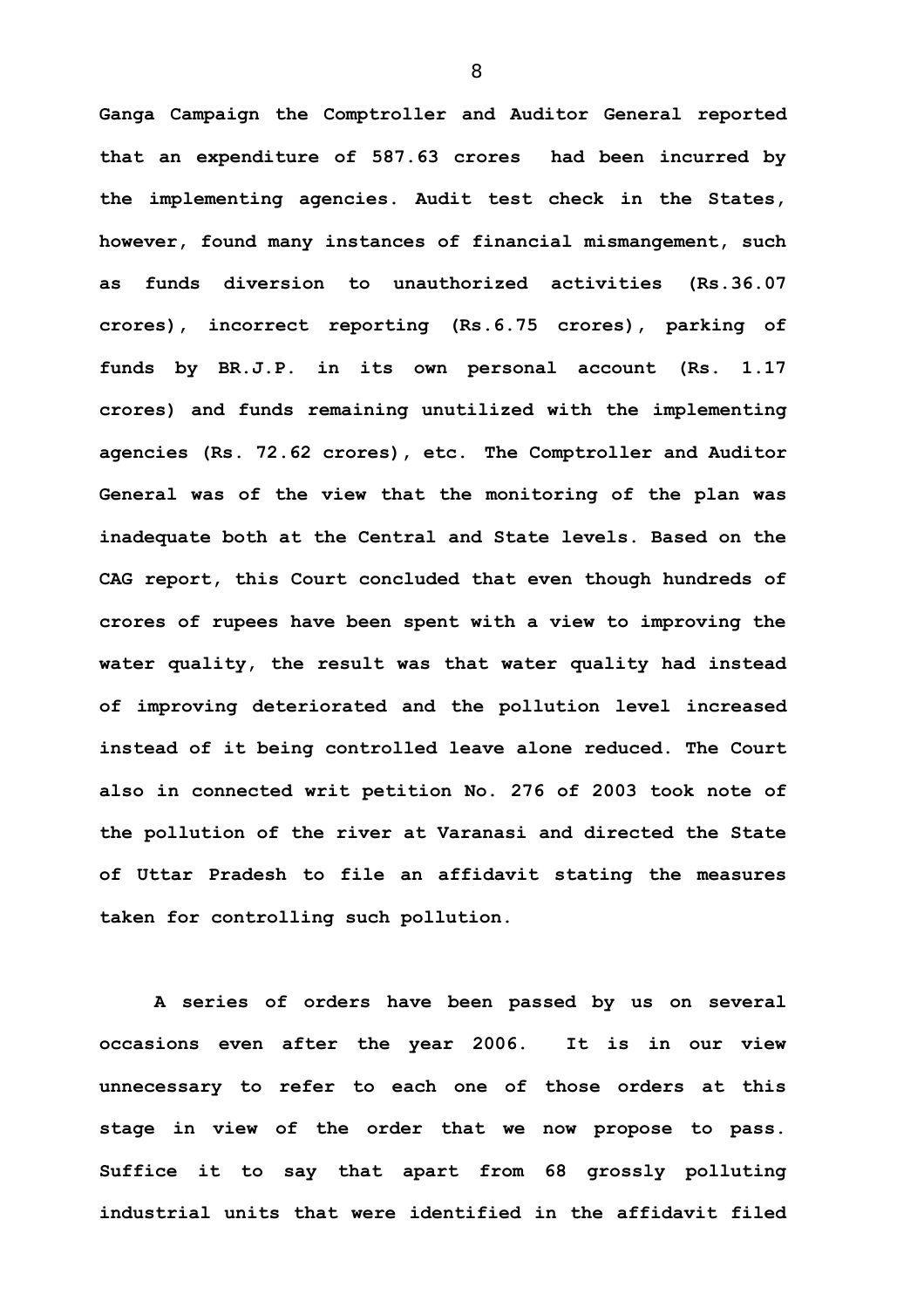**by Mr. Bhag Singh to which we have already made a reference above, the Central Pollution Control Board has identified 17 different categories of industrial units described as highly polluting industrial units. This is evident from an order dated 5.2.2014 passed by the Central Pollution Control Board under Section 18(1)(b) of the Water (Prevention and Control of Pollution) Act, 1974, a copy whereof has been enclosed along with the affidavit filed by the Joint Secretary and Mission director, National Mission for Clean Ganga, Ministry of Environment & Forests, Government of India. The order enumerates these highly polluting industrial units in annexure II to the said order as under:**

| GPI (Sector)                                                                               | Parameters                 |
|--------------------------------------------------------------------------------------------|----------------------------|
| Pharmaceuticals                                                                            | pH, BOD, COD, TSS, Cr.As   |
| Inorganic                                                                                  | pH, BOD, COD, TSS          |
| Organic                                                                                    | pH, BOD, COD, TSS, CN, CI  |
| <b>Fertilizers</b>                                                                         | pH, BOD, COD, TSS, NH,     |
| Oil Refinery                                                                               | pH, BOD, COD, TSS          |
| <b>Pesticides</b>                                                                          | pH, BOD, COD, TSS, Cr., As |
| <b>Distillery</b>                                                                          | pH, BOD, COD, TSS          |
| Sugar                                                                                      | pH, BOD, COD, TSS          |
| Pulp & Paper                                                                               | pH, BOD, COD, TSS          |
| Bleaching, Dying & Textile                                                                 | pH, BOD, COD, TSS          |
| <b>Slaughter House</b>                                                                     | pH, BOD, COD, TSS          |
| Tannery                                                                                    | pH, BOD, COD, TSS, Cr      |
| Food & Dairy                                                                               | pH, BOD, COD, TSS          |
| Others (Power plant, Cements plants, pH, BOD, COD, TSS<br>Automobile, Locomotive & Paints) |                            |
|                                                                                            |                            |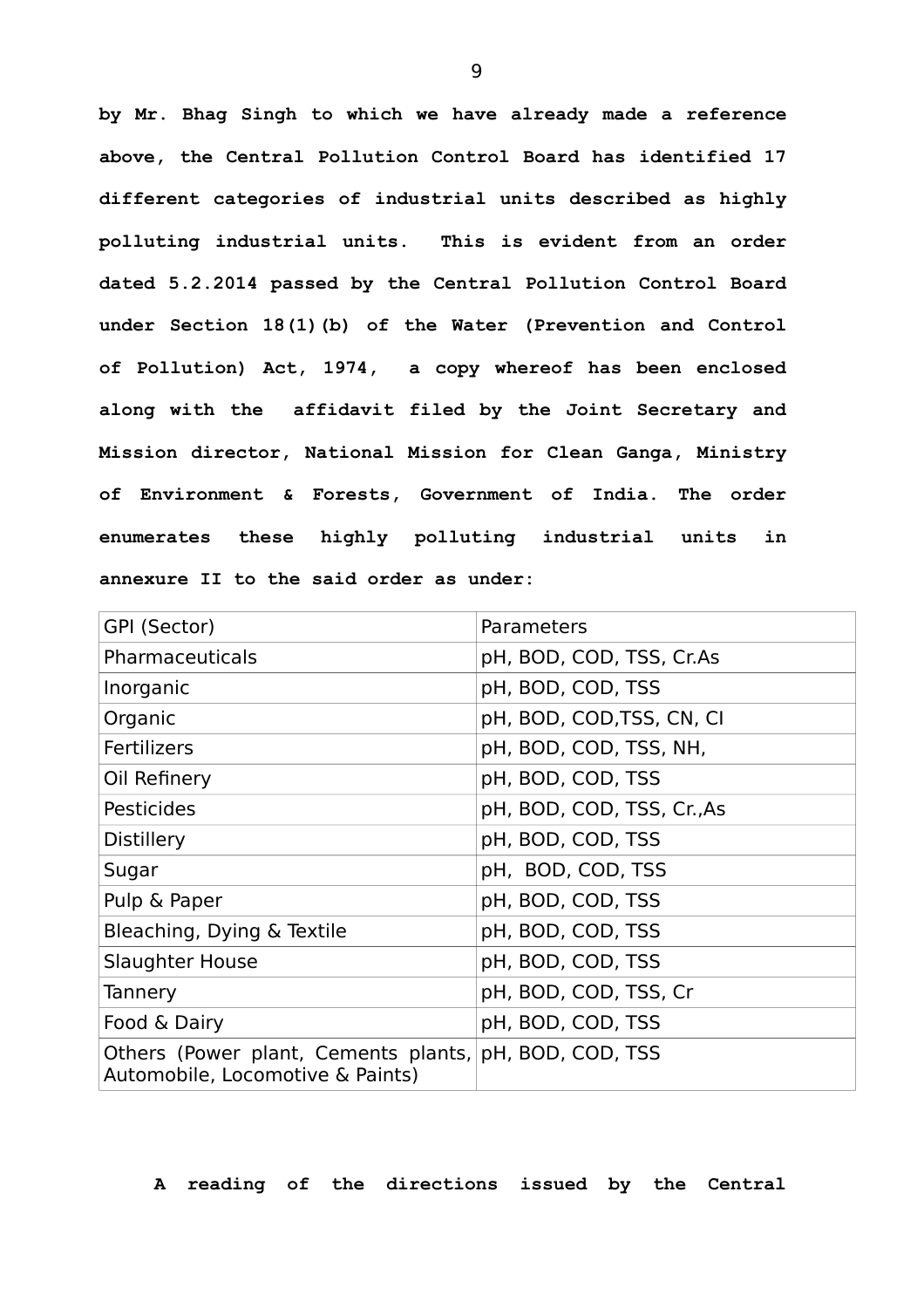**Pollution Control Board in the order aforementioned would show that the State Pollution Control Boards have been directed to issue directions to identify all industrial units to take appropriate measures for compliance of the points enumerated in the said order in a time bound manner with immediate effect. One of the directions is that the industrial units shall within a period of three months but not later than 30th April, 2014 submit a time bound action plan for setting up of anti pollution measures to be completed before 31st March, 2015. The industrial units are directed to submit bank guarantees in terms of direction (e) contained in the order passed by the Central Pollution Control Board. In annexure 1 to the order passed by the CPCB 13 grossly polluting industries in the State of Bihar have been enlisted as under:** 

| S.<br>No.      | Name and Address of the Unit                                                                                        | Type of<br>Industry                   |             | State Water<br>Consumption<br>(Industrial)<br>(m3/day) | Waste<br>water<br>Generatio<br>n<br>(m3/day) |
|----------------|---------------------------------------------------------------------------------------------------------------------|---------------------------------------|-------------|--------------------------------------------------------|----------------------------------------------|
| 1              | Indian Oil corporation Limited, Refinary<br>Barauni Oil Refinery.<br>Dist<br>Begusarai P.O. Barauni Oil<br>Refinary |                                       |             | Bihar 12000                                            | 7200                                         |
| $\overline{2}$ | United<br>spirits<br>M/s.<br>Hathidah, Mokama, Patna                                                                | Ltd., Distillery                      | Bihar $640$ |                                                        | 66                                           |
| 3              | Budhiya Textile, Bhagalpur                                                                                          | Dyeing,<br>Textile &<br><b>Bleach</b> | Bihar $3$   |                                                        | 1.5                                          |
| $\overline{4}$ | Il Exporters, Bhagalpur                                                                                             | Dyeing,<br>Textile &                  | Bihar 10    |                                                        | 5                                            |

**Grossly Polluting Industries: Bihar**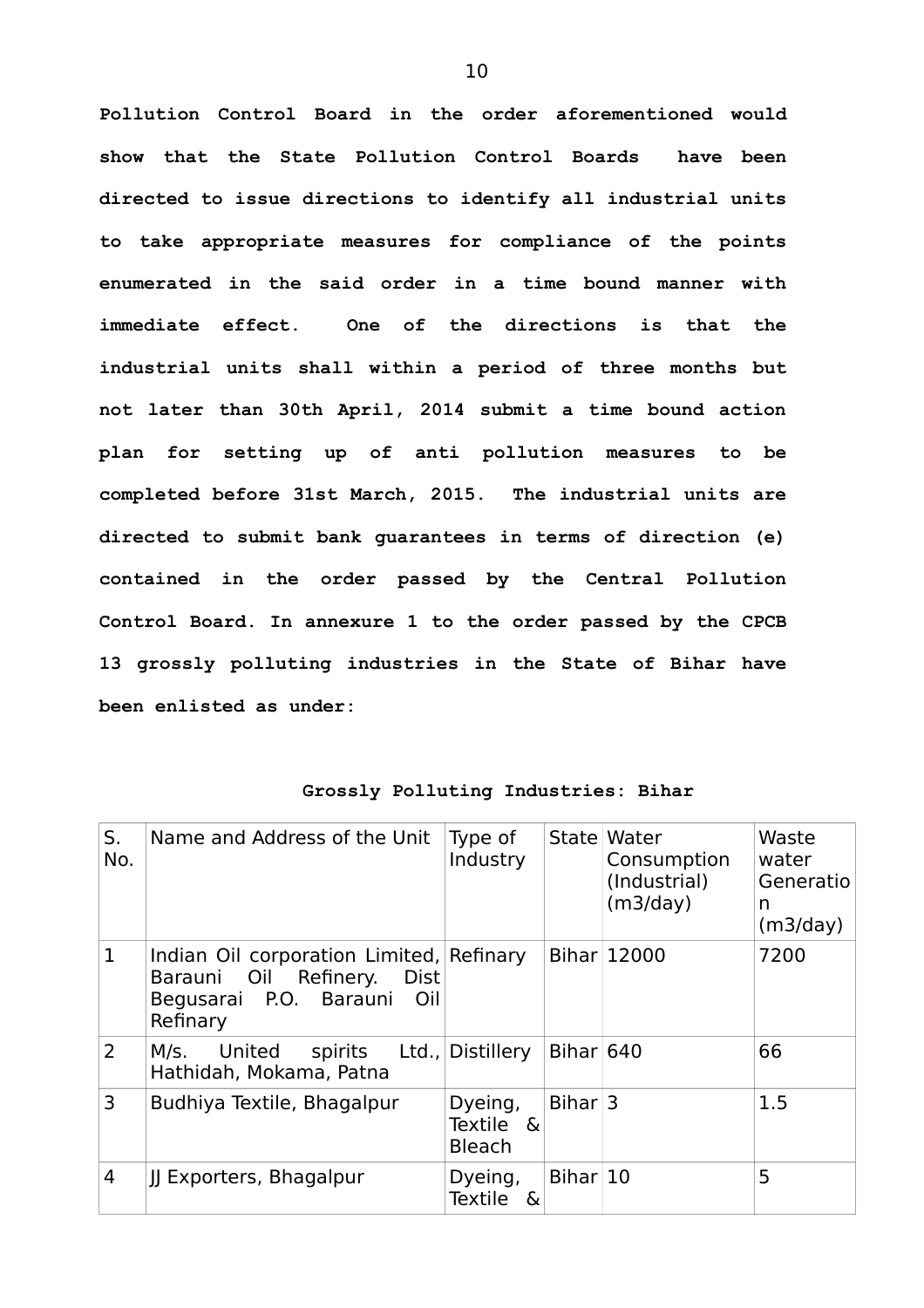|                |                                                                                                                                      | <b>Bleach</b>                           |              |             |      |
|----------------|--------------------------------------------------------------------------------------------------------------------------------------|-----------------------------------------|--------------|-------------|------|
| 5              | Tassat Dyeing, Bhagalpur                                                                                                             | Dyeing,<br>Textile &<br><b>Bleach</b>   | Bihar 10     |             | 5    |
| 6              | Hindustan<br>Coca<br>M/s.<br><b>Beverages</b><br>Pvt.Ltd.,E-I,Industrial<br>Patliputra, Patna-13                                     | cola Food<br>(Soft<br>area, Drinks)     | Bihar 150    |             | 85   |
| $\overline{7}$ | Patna Dairy, Patna                                                                                                                   | Food,<br>Dairy<br>୍ୟ<br><b>Beverage</b> | Bihar 600    |             | 300  |
| 8              | M/S ITC ltd. (India Tobacco Other<br>division)<br><b>PO</b><br>Basdeopur,<br><b>Munger Dist</b>                                      |                                         |              | Bihar 411.9 | 250  |
| 9              | N.T.P.C. Power<br>M/s.<br>Limited, Kahalgaon, Super Station<br>Tharmal Power Plant, STP P.O.<br>Kahalgaon,<br>STP,<br>Dist.Bhagalpur |                                         |              | Bihar 70348 | 3407 |
| 10             | Barauni Thermal Power Station Power<br>Barauni, Dist. Begusarai                                                                      | <b>Station</b>                          | Bihar 4350   |             | 5051 |
| 11             | United Paper boards Pulp<br>M/S<br>Private Ltd., Near industrial Paper<br>area, Patna-13                                             |                                         | & Bihar 1091 |             | 475  |
| 12             | Bata India<br>M/S<br>Mokamaghat Factory<br><b>PO</b><br>Hathidah, Dist, Patna                                                        | Ltd., Tannery                           | Bihar 1200   |             | 400  |
| 13             | M/S Bata India Ltd Batagang, Tannery<br>Patna-18                                                                                     |                                         | Bihar 100    |             | 66   |

**Mr. Vijay Panjwani, the learned counsel appearing for the CPCB was unable to tell us whether any action plans have been submitted by the highly polluting or grossly polluting industrial units in terms of the directions issued by the CPCB. No one has also appeared on behalf of the State PCBs, although they are parties to these proceedings and have been duly served and were earlier represented before us.**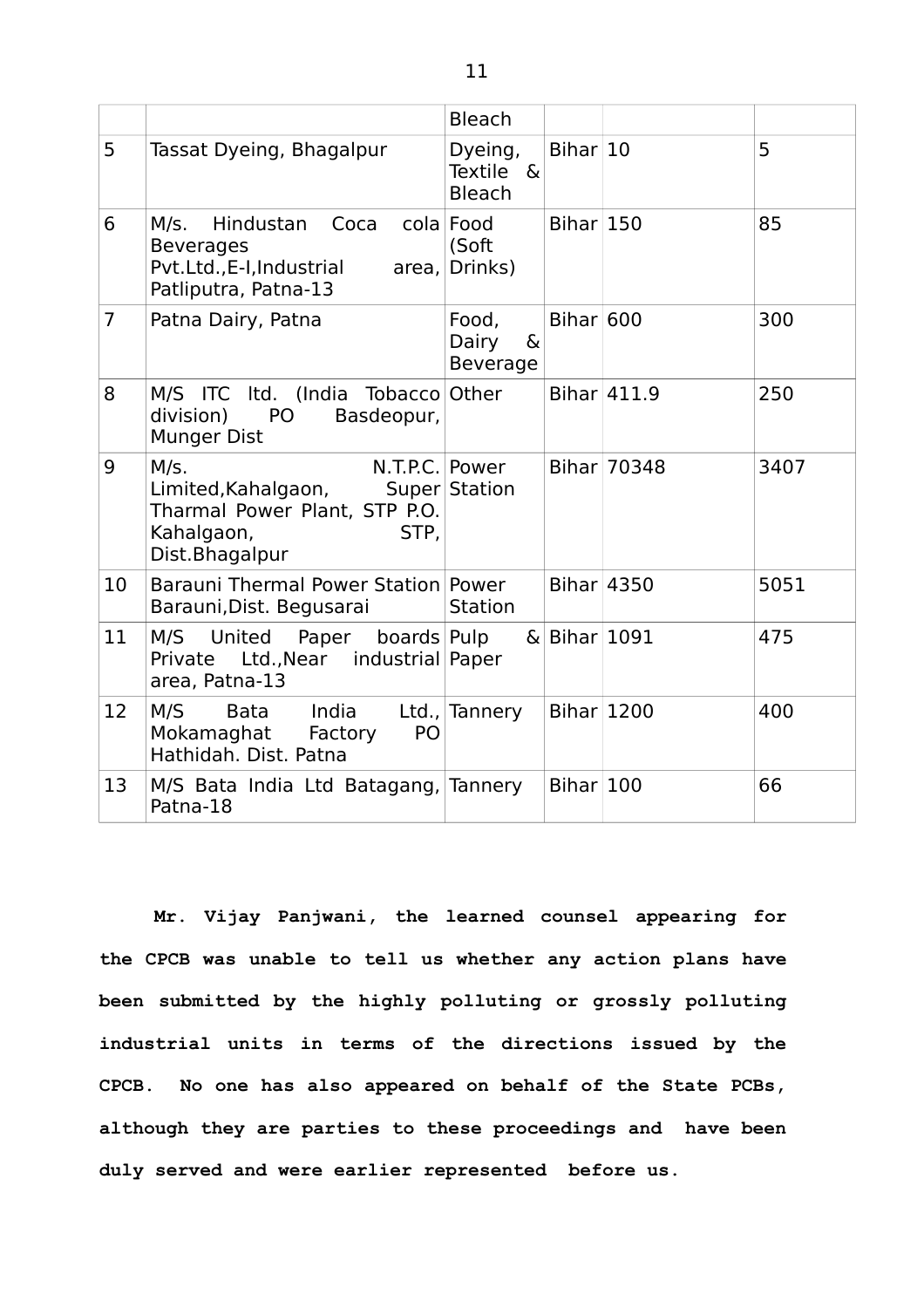**We regret to say that the intervention and sustained efforts made by us over the past 30 years notwithstanding no fruitful result has been achieved so far except the shutting down of some of the polluting units. This is largely because while orders have been passed by us their implementation remains in the hands of statutory authorities including the CPCB and the State PCBs which have done practically nothing to effectuate those orders or to take independent steps that would prevent pollution in the river. A total lack of monitoring by the statutory bodies has also contributed to the current state of affairs. The report of the Comptroller and Auditor General to the effect is a clear indictment of the statutory authorities and those at the helm of their affairs.** 

**There is no gainsaying that river Ganga has for the people of this country great significance not only in the spiritual or mythological sense but also in material terms for it sustains millions who are settled on its bank or eke out their living by tilling lands that are fertilized by its water. Despite the experience of the past we have not lost hope, for the Central Government appears to be resolute in its efforts to ensure that the Mission of cleaning the holy river is carried forward and accomplished. How far will the Government's renewed zeal make any difference on the ground is for anyone to guess. What is, however, clear is that if the mission has to succeed, all those concerned will have to rededicate themselves to the accomplishment of the cause that will not only cleanse the holy river but comfort millions of souls that are distressed by the fetid in what is**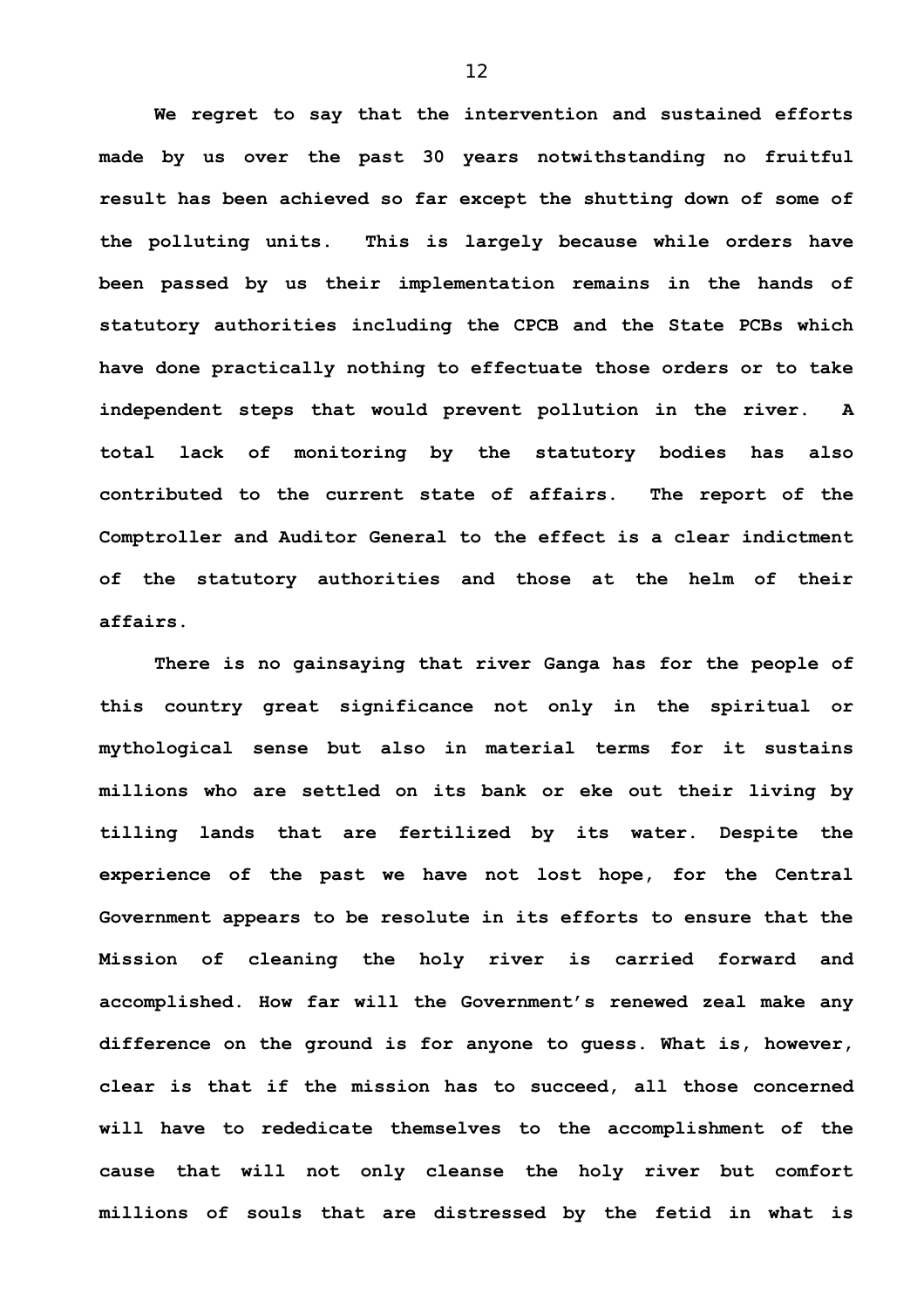**believed to be so holy and pure that a dip in its water cleanses all sins. Statutory Authorities that are charged with the duty to prevent pollution need to monitor and take action where they find any breach of the law. Failure of the authority to do so may also have to be noted for such action as may be required under law. This may call for a closer monitoring of the performance of all concerned. Time constrains unfortunately do not allow us to do that on a continuing basis no matter we have over the past thirty years devoted enough time and energy in that direction. We are comforted by the thought that the National Green Tribunal has been established under the National Green Tribunal Act, 2010. The Tribunal, it is evident from the provisions of the Act, has the power to take stock of the situation and pass necessary orders on the subject. It has the legislative mandate to undertake effective and speedy adjudication and disposal of issues touching preservation of environment by prevention of pollution. It is in the above backdrop that we consider it more appropriate to refer the issue relating to enforcement of the provisions of the statutes touching environment and its preservation arising out of discharge of industrial effluents into river Ganga to the National Green Tribunal. We are confident that the Tribunal which has several experts as its members and the advantage of assistance from agencies from outside will spare no efforts to effectively address all the questions arising out of industrial effluents being discharged into the river. This will include discharge not only from the grossly polluting industries referred to in the earlier part of this order but also discharge from "highly polluting units"**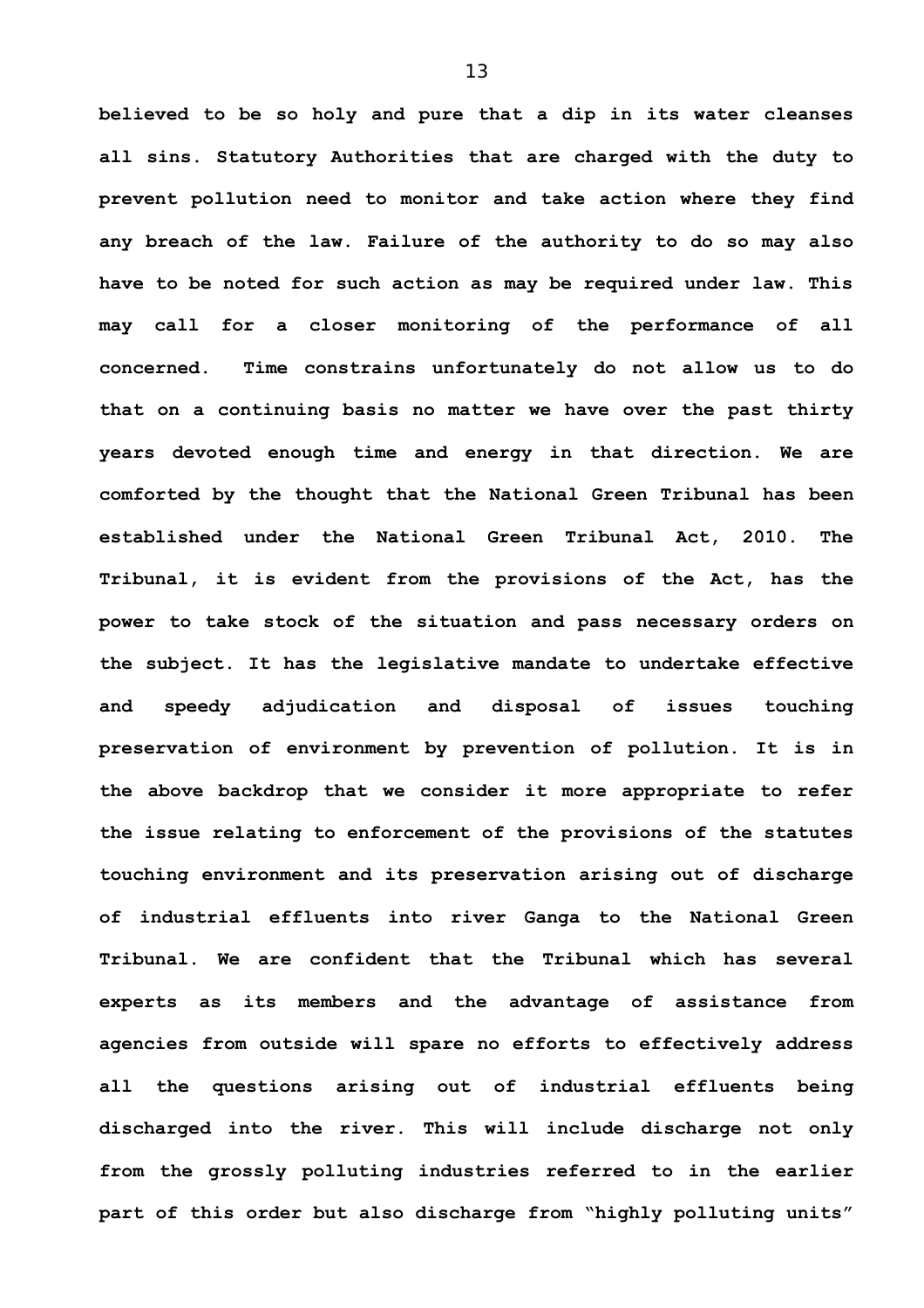**also. As regards the remainder of the matter concerning discharge of domestic sewage and other sources of pollution we will for the present retain the same with us.** 

**We accordingly request the Tribunal to look into all relevant aspects and to pass appropriate directions against all those found to be violating the law. We will highly appreciate if the Tribunal submits an interim report to us every six months only to give us an idea as to the progress made and the difficulties, if any, besetting the exercise to enable us to remove such of the difficulties as can be removed within judicially manageable dimensions. The Registry shall forward a copy of the order to the National Green Tribunal alongwith a copy of the writ petition and the affidavits filed in reply from time to time.** 

**List these matters for further hearing with regard to other issues on 10.12.2014.**

**……………………………………………………………….J.**

**(T.S. THAKUR)**

**……………………………………………………………….J. ADARSH KUMAR GOEL**

**……………………………………………………………….J. (R.BANUMATHI)**

**New Delhi: Date: 29.10.2014**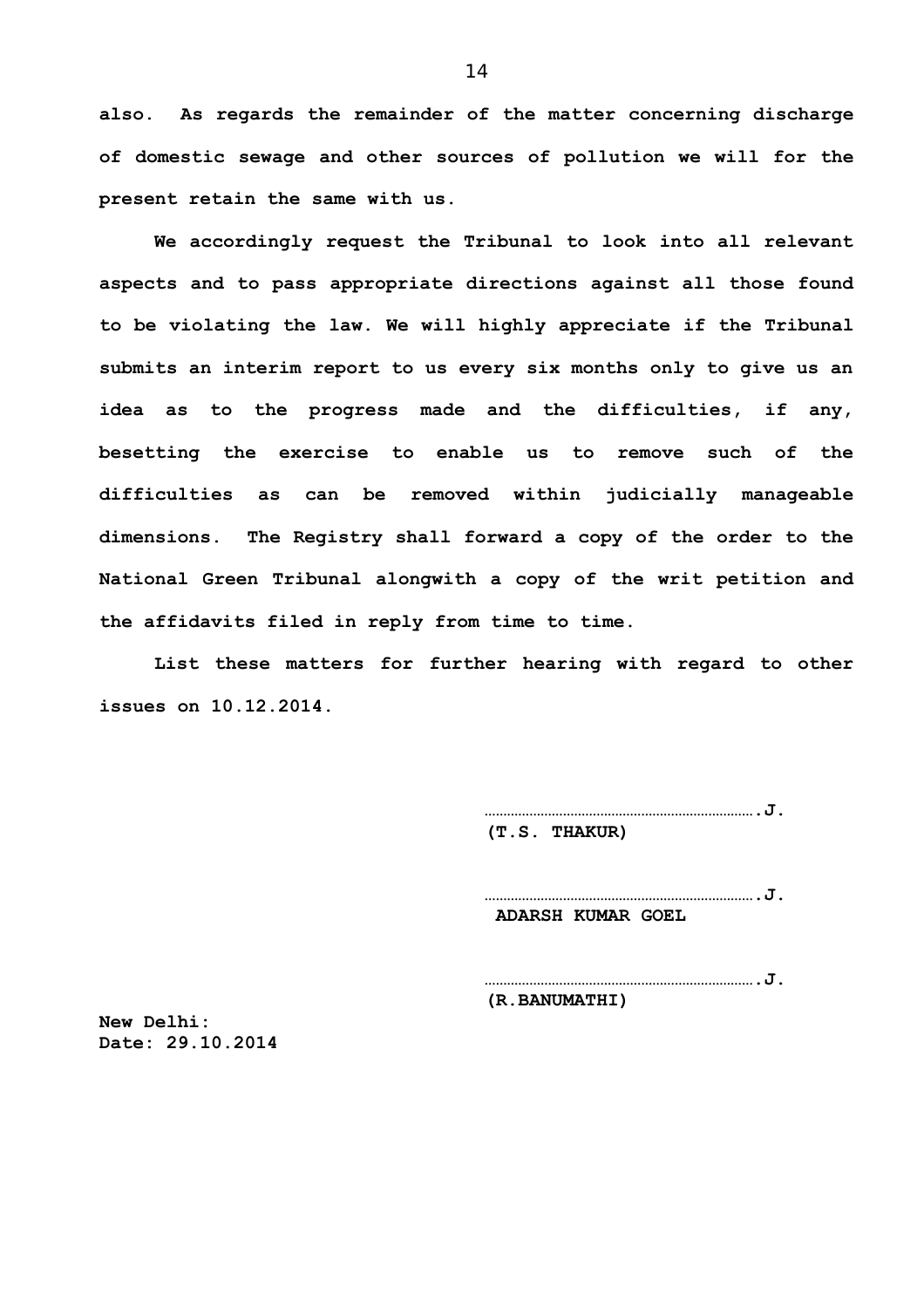**ITEM NO.3 COURT NO.2 SECTION PIL**

 **S U P R E M E C O U R T O F I N D I A RECORD OF PROCEEDINGS**

 **VERSUS**

**Writ Petition(s)(Civil) No(s). 3727/1985**

**M.C.MEHTA Petitioner(s)**

UNION OF INDIA AND ORS. Respondent(s)

**WITH (With Office Report) (For Final Disposal) (Construction of S.T.P.)**

**I.A.No.103 in W.P.(C) No. 3727/1985 (For Directions)**

**I.A.No.106 in W.P.(C) No. 3727/1985 (For Directions on behalf of C.P.C.B.)**

**I.A.No.343&380-381 in W.P.(C) No. 3727/1985 (For Directions)**

**I.A.No.378 in W.P.(C) No. 3727/1985 (For intervention)**

**I.A.Nos.380-381 in W.P.(C) No. 3727/1985 (For Directions)**

**I.A.Nos.382 & 383 in W.P.(C) No. 3727/1985 (For Direction and stay on behalf of Jammu Tanners Association)**

**I.A.No.384 in W.P.(C) No. 3727/1985 (For C/delay in filing rejoinder affidavit)**

**W.P.(C) No. 200/2013 (With appln.(s) for permission to replace the page and appln.(s) for exemption from filing O.T. and Office Report)**

**Date: 29/10/2014 These matters were called on for hearing today.**

**CORAM :** 

 **HON'BLE MR. JUSTICE T.S. THAKUR HON'BLE MR. JUSTICE ADARSH KUMAR GOEL HON'BLE MRS. JUSTICE R. BANUMATHI**

**For Petitioner(s) Mr. M.C. Mehta,Adv. (Petitioner-in-person)**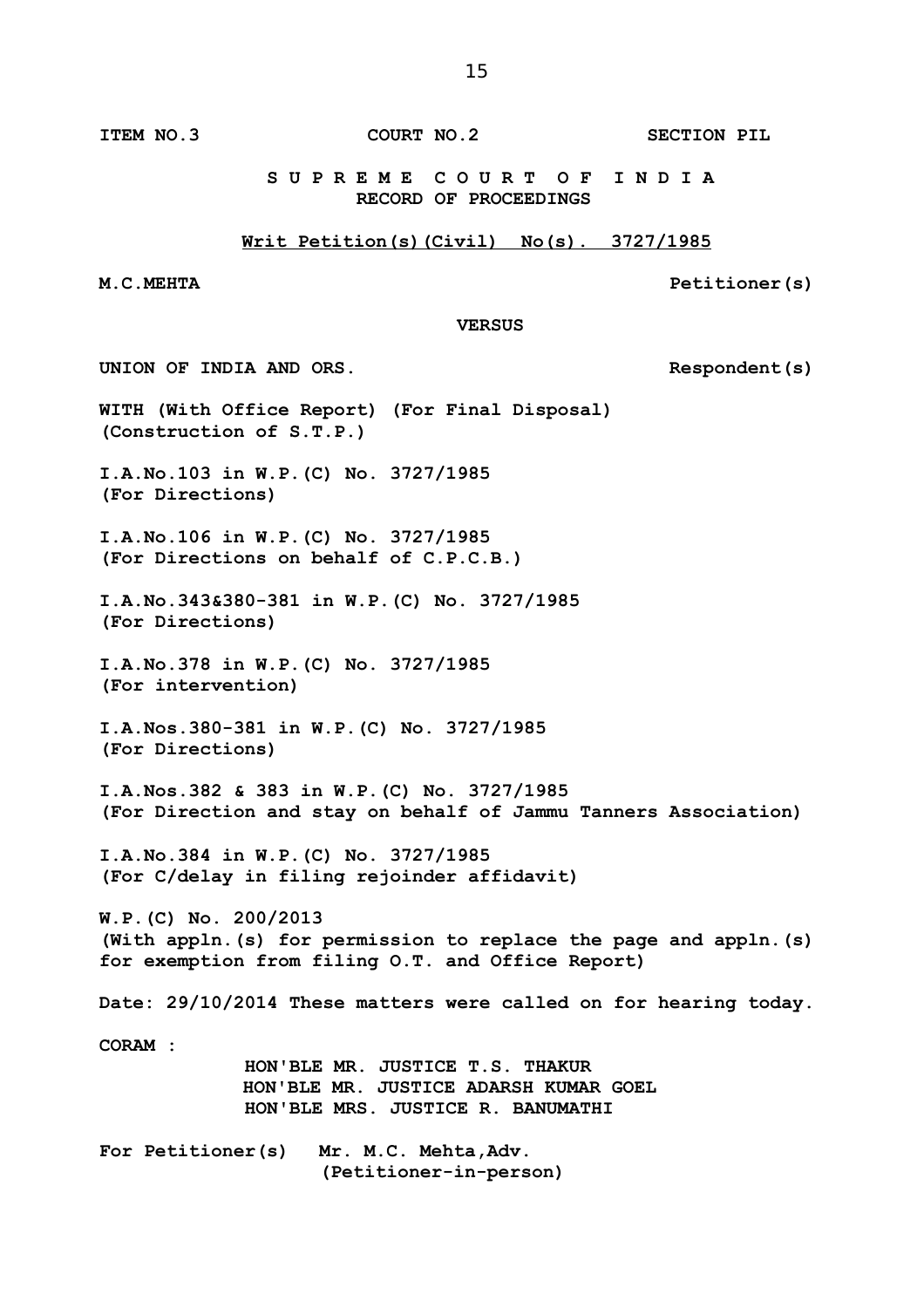**Dr. Kailash Chand,Adv. For Respondent(s) Mr. Ranjit Kumar (Solicitor General Of India) Mr. J.S. Attri,Sr.Adv. Ms. Sadhana Sandhu,Adv. Ms. Kiran Bhardwaj,Adv. Mr. Ishwar Singh,Adv. Mr. S.K. Bajwa,Adv. Mr. Syed Tanweer Ahmed,Adv. Mr. S.N. Terdal,Adv. Mr. D.S. Mahra,Adv. Mr. B.V. Balram Das,Adv. Mr. Vijay Panjwani,Adv. (C.P.C.B.) Mr. Mukesh Giri,AAG (Uttarakhand) Mr. Anuvert Sharma,Adv. Mr. S.R.Singh,Sr.Adv. Mr. Vinay Garg,Adv. (Uttar Pradesh) Mr. Mr. Upendra Mishra,Adv. Mr. Tanmaya Agarwal,Adv. Mr. Samir Ali Khan,Adv. Mr. Anip Sachthey,Adv. (West Bengal) Mr. Mohit Paul,Adv. Ms. Shagun Matta,Adv. Mr. Saakaar Sardana,Adv. Mr. S.S.Shamshery,Adv. (Rajasthan) Mr. Sandeep Singh,Adv. Mr. Amit Sharma,Adv. Mr. Milind Kumar,Adv. Mr. Pradeep Misra,Adv. (UP P.C.B.) Mr. D. K. Dhyani,Adv. Mr. S.K. Dhingra,Adv. (NTPC) Mr. Pradeep Mishra,Adv. Mr. Gopal Singh,Adv. Mr. S.Ray,Adv. Dr. Sumant Bhardwaj,Adv. Ms. Mridula Raj Bharadwaj,Adv. Mr. I.P. Singh,Adv. Ms. Renuka J.,Adv.**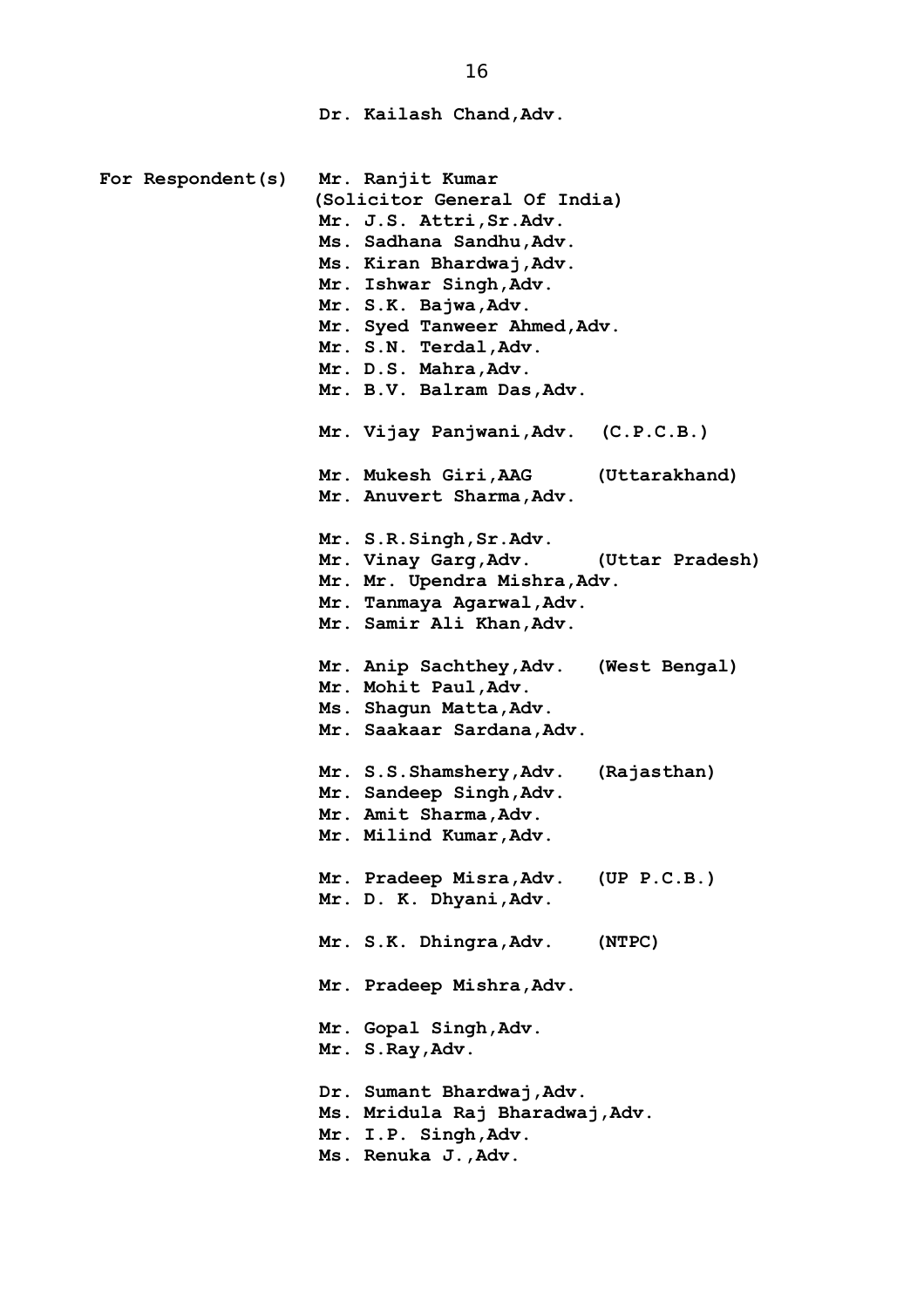**Ms. Rachna Srivastava,Adv. Mr. Utkarsh Sharma,Adv. Mr. V.G. Pragasam,Adv. Mr. G.V. Rao,Adv. Mr. Ajay Kr. Aggarwal,Adv. Mr. T.V. George,Adv. Mr. B.S. Banthia,Adv. Mr. P.K. Chakarvarty,Adv. Mr. Ajay Kr. Aggarwal,Adv. Mr. T. Anil Kumar,Adv. Mr. K.K. Mohan,Adv. Ms. Abha Jain,Adv. Mr. K.K. Mani,Adv. Mr. B. K. Prasad,Adv. Ms. M. Qamaruddin,Adv. Mr. D.K.Garg,Adv.**

## **UPON hearing the counsel the Court made the following O R D E R**

**We consider it more appropriate to refer the issue relating to enforcement of the provisions of the statutes touching environment and its preservation arising out of discharge of industrial effluents into river Ganga to the National Green Tribunal. As regards the remainder of the matter concerning discharge of domestic sewage and other sources of pollution we will for the present retain the same with us.**

**The Registry shall forward a copy of the signed order to the National Green Tribunal alongwith a copy of the writ petition and the affidavits filed in reply from time to time.**